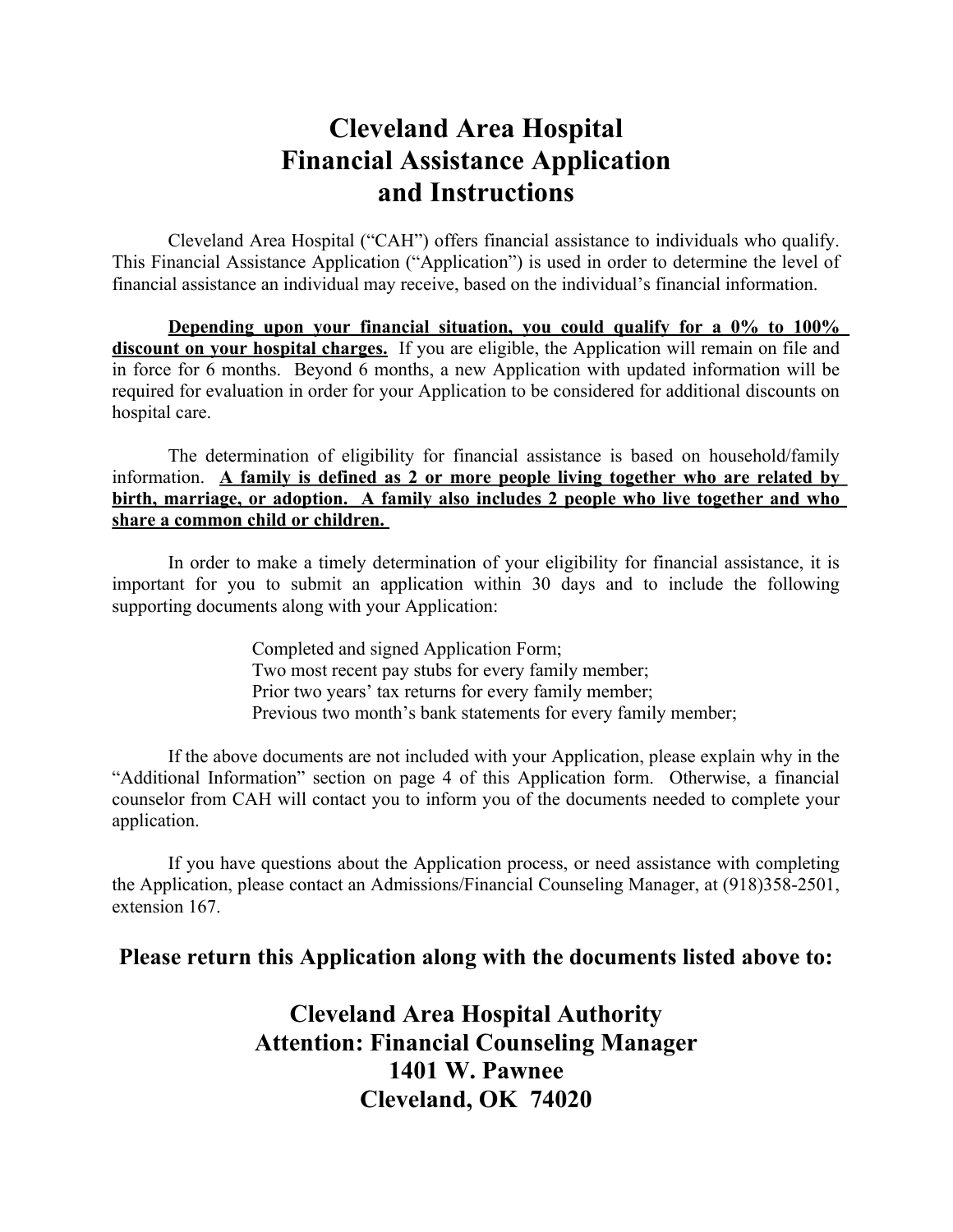## **Financial Assistance Application Form**

| Applicant Name:    |                                                                        |                            |                                                                                                                                      | Date:                                        |            |                |  |
|--------------------|------------------------------------------------------------------------|----------------------------|--------------------------------------------------------------------------------------------------------------------------------------|----------------------------------------------|------------|----------------|--|
|                    |                                                                        |                            |                                                                                                                                      |                                              |            |                |  |
| Circle one: Single |                                                                        | Married                    |                                                                                                                                      | Widowed                                      |            | Divorced       |  |
|                    |                                                                        |                            | Name of other Adult<br><u> 1989 - Johann John Stein, marwolaethau (b. 1989)</u>                                                      |                                              | in the     | Household:---  |  |
| Other              | Adult's                                                                |                            | relationship<br><u> 1989 - Johann John Harry Harry Harry Harry Harry Harry Harry Harry Harry Harry Harry Harry Harry Harry Harry</u> | to                                           | Applicant: |                |  |
|                    |                                                                        |                            |                                                                                                                                      |                                              |            |                |  |
|                    |                                                                        |                            | Applicant's Date of Birth: Superior Social Security Number: Social Security Number:                                                  |                                              |            |                |  |
|                    | Phone:                                                                 |                            |                                                                                                                                      | Age:                                         | Gender:    |                |  |
|                    |                                                                        |                            | Closest Relative Not Currently Living With Applicant:                                                                                |                                              |            |                |  |
| Name:              |                                                                        | Relationship to Applicant: |                                                                                                                                      |                                              |            |                |  |
| Phone:             |                                                                        |                            | <u> 1989 - Johann Barbara, martxa alemaniar a</u><br><u> 1989 - Johann Barbara, martxa alemaniar a</u>                               |                                              |            |                |  |
|                    |                                                                        |                            | 1. How many people live in the same household (see page 1 for a definition of "family")                                              |                                              |            |                |  |
|                    | a. Number of Adults:<br>b. Number of Children:<br>c. Ages of Children: |                            |                                                                                                                                      | the control of the control of the control of |            |                |  |
|                    |                                                                        |                            | 2. Please provide your sources of income in the space provided below:                                                                |                                              |            |                |  |
| Source             |                                                                        |                            |                                                                                                                                      |                                              |            | Monthly Income |  |
|                    |                                                                        |                            |                                                                                                                                      |                                              |            |                |  |
|                    |                                                                        |                            |                                                                                                                                      |                                              |            |                |  |
|                    | <b>Total Gross Monthly Income</b>                                      |                            |                                                                                                                                      |                                              |            |                |  |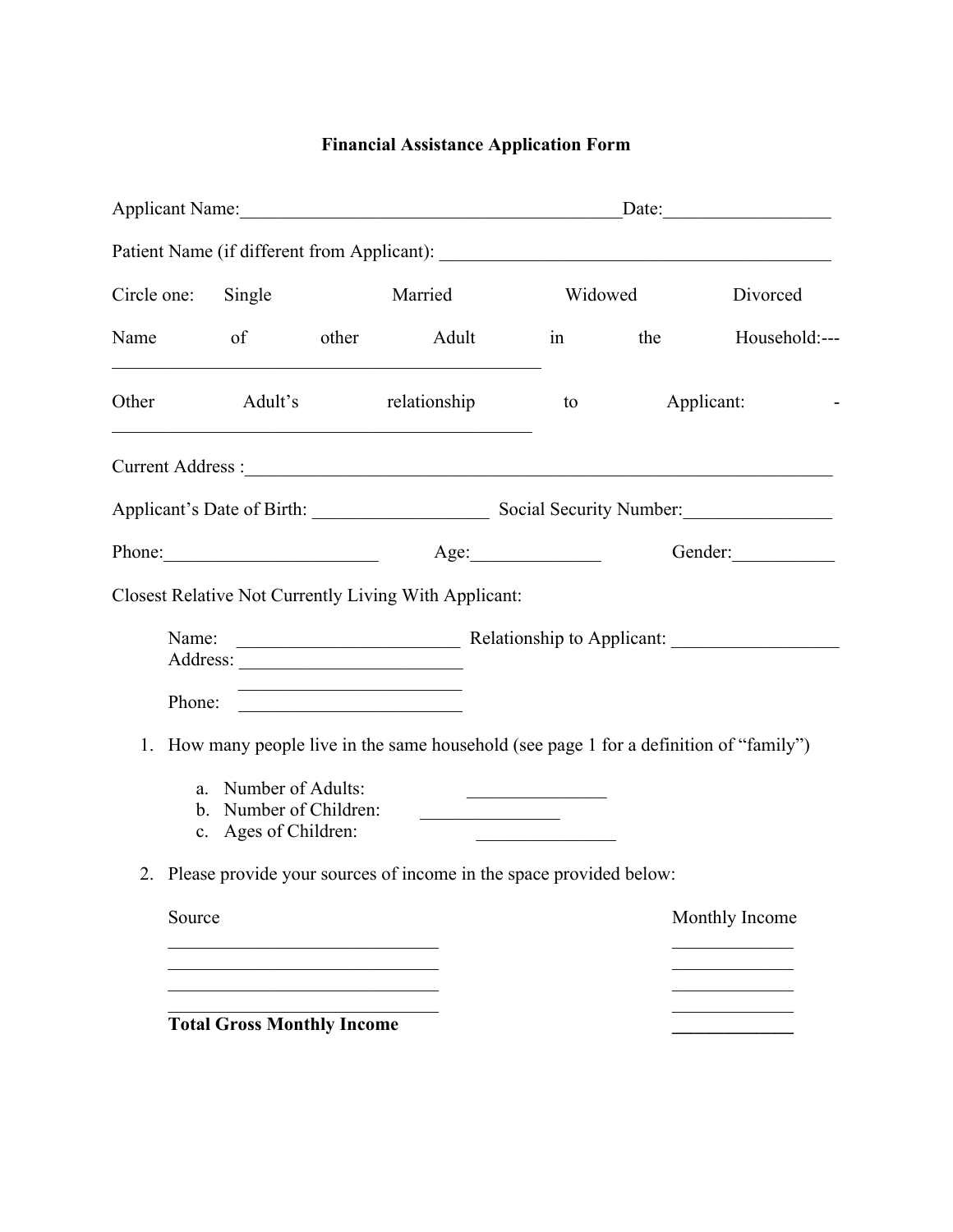3. Do you have any assets (things of value, such as accounts, cars, other vehicles, stocks, bonds, etc.)? If yes, please list them below:

| Assets              | Value |
|---------------------|-------|
|                     |       |
|                     |       |
| <b>Total Assets</b> |       |

4. What are your monthly liabilities (debts such as bank loans, car loans, credit cards, doctor bills, etc)?

| Liability/Debt                                               | Total Owed      | Monthly Payment |
|--------------------------------------------------------------|-----------------|-----------------|
|                                                              |                 |                 |
| <b>Total Liabilities</b>                                     |                 |                 |
| What are your monthly expenses?<br>5.                        | Monthly Payment |                 |
| Rent or House Payment                                        |                 |                 |
| Groceries                                                    |                 |                 |
| Car Insurance                                                |                 |                 |
| Home Insurance                                               |                 |                 |
| Water                                                        |                 |                 |
| Electric                                                     |                 |                 |
| Gas                                                          |                 |                 |
| Phone/Cell Phone                                             |                 |                 |
| Cable                                                        |                 |                 |
| Gasoline                                                     |                 |                 |
| Other                                                        |                 |                 |
| <b>Total Monthly Expenses</b>                                |                 |                 |
| 6. Do you qualify for food stamps?                           |                 |                 |
| 7. Do your children qualify for reduced school lunches?      |                 |                 |
| 8. How long have you lived at your current address?          |                 |                 |
| 9. How long have you been with your current employer?        |                 |                 |
|                                                              |                 |                 |
| 11How did you hear about CAH's Financial Assistance Program? |                 |                 |